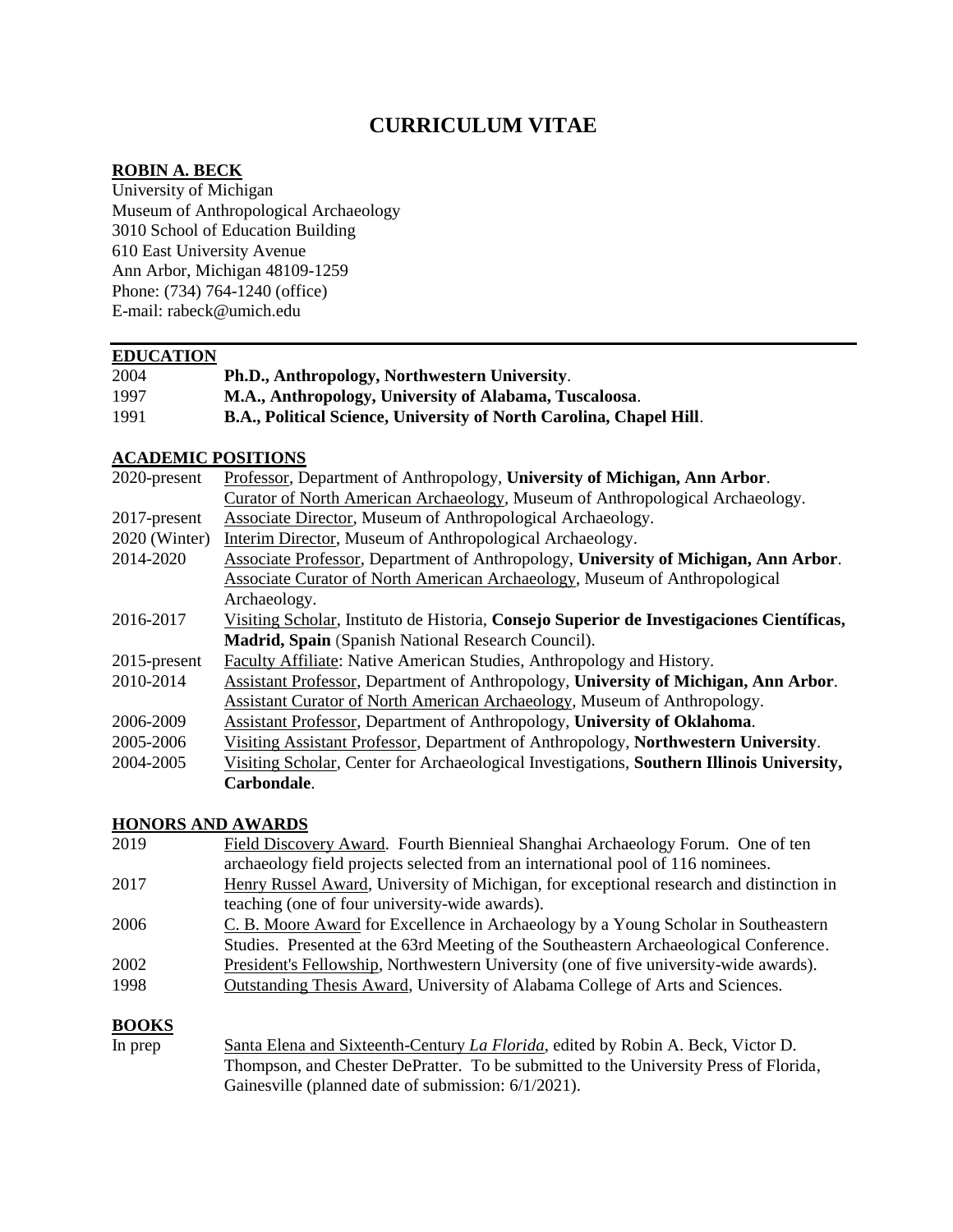| 2016 | Fort San Juan and the Limits of Empire: Colonialism and Household Practice at the      |
|------|----------------------------------------------------------------------------------------|
|      | Berry Site. Edited by Robin A. Beck, Christopher B. Rodning, and David G. Moore.       |
|      | University Press of Florida, Gainesville.                                              |
|      | Reviewed in: American Antiquity, Antiquity, Southeastern Archaeology, Historical       |
|      | Archaeology, HNET Reviews in the Humanities and Social Sciences, Anthropolgy News.     |
| 2013 | Chiefdoms, Collapse, and Coalescence in the Early American South. Cambridge            |
|      | University Press, Cambridge.                                                           |
|      | Reviewed in: American Antiquity, Journal of American History, Ethnohistory, Journal of |
|      | American Studies, Reviews in American History, Southeastern Archaeology.               |
| 2007 | The Durable House: House Society Models in Archaeology, edited by Robin A. Beck.       |
|      | Occasional Paper No. 35, Center for Archaeological Investigations, Southern Illinois   |
|      | University, Carbondale.                                                                |
|      | Reviewed in: American Antiquity.                                                       |
|      |                                                                                        |

## **JOURNAL/SERIES ARTICLES**

| 2020 | Encountering Novelty: Object, Assemblage, and Mixed Material Culture. Current         |
|------|---------------------------------------------------------------------------------------|
|      | Anthropology $61(5)$ :622-647, with CA* commentary.                                   |
| 2018 | A Road to Zacatecas: Fort San Juan and the Defenses of Spanish La Florida. Robin A.   |
|      | Beck, David G. Moore, Christopher B. Rodning, Timothy Horsley, and Sarah C.           |
|      | Sherwood. American Antiquity 83(4):577-597.                                           |
| 2017 | Spaces of Entanglement: Labor and Construction Practice at Fort San Juan de Joara.    |
|      | Robin A. Beck, Lee Ann Newsom, Christopher B. Rodning, and David G. Moore.            |
|      | Historical Archaeology 51(2):167-193.                                                 |
| 2016 | The Iron in the Posthole: Witchcraft, Women's Labor, and Spanish Folk Ritual at the   |
|      | Berry Site. American Anthropologist 118(3):525-540.                                   |
| 2016 | The Politics of Provisioning: Food and Gender at Fort San Juan de Joara, 1566-1568.   |
|      | Robin A. Beck, Gayle J. Fritz, Heather A. Lapham, David G. Moore, and Christopher B.  |
|      | Rodning. American Antiquity 81(1):3-26.                                               |
| 2014 | What I Believe: Structure and the Problem of Macrosociality. Southeastern Archaeology |
|      | 33(2):208-213.                                                                        |
| 2012 | Political Economy and the Routinization of Religious Movements: A View from the       |
|      | Eastern Woodlands. Robin A. Beck and James A. Brown. In Beyond Belief: The            |
|      | Archaeology of Religion and Ritual, edited by Yorke M. Rowan. Archaeological Papers   |
|      | of the American Anthropological Association 21(1):72-88.                              |
| 2008 | On Interpreting Cofitachequi. Charles M. Hudson, Robin A. Beck, Chester B. DePratter, |
|      | Robbie Ethridge, and John R. Worth. Ethnohistory 55(3):465-490.                       |
| 2008 | New Historical Data on an Old Archaeological Site: The Shoulderbone Mounds. Mark      |
|      | Williams, Robin Beck, Jerald Ledbetter, Dan Elliot, and Woody Williams. Early Georgia |
|      | $36(2):145-156.$                                                                      |
| 2007 | Eventful Archaeology: The Place of Space in Structural Transformation. Robin A. Beck, |
|      | Douglas J. Bolender, James A. Brown, and Timothy K. Earle. Current Anthropology       |
|      | 48(6):833-860, with CA* commentary.                                                   |
| 2006 | Identifying Fort San Juan: A 16th-Century Spanish Occupation at the Berry Site, North |
|      | Carolina. Robin A. Beck, David G. Moore, and Christopher B. Rodning. Southeastern     |
|      | Archaeology 25(1):65-77.                                                              |
| 2005 | Comunidades y Espacio Público Ritual en el Formativo: Excavaciones en Alto Pukara,    |
|      | 2000-2001. Robin A. Beck and Victor Plaza Martinez. Textos Antropológos 15(2):23-38.  |
| 2004 | Architecture and Polity in the Formative Lake Titicaca Basin, Bolivia. Latin American |
|      | Antiquity 15(3):323-343.                                                              |
|      |                                                                                       |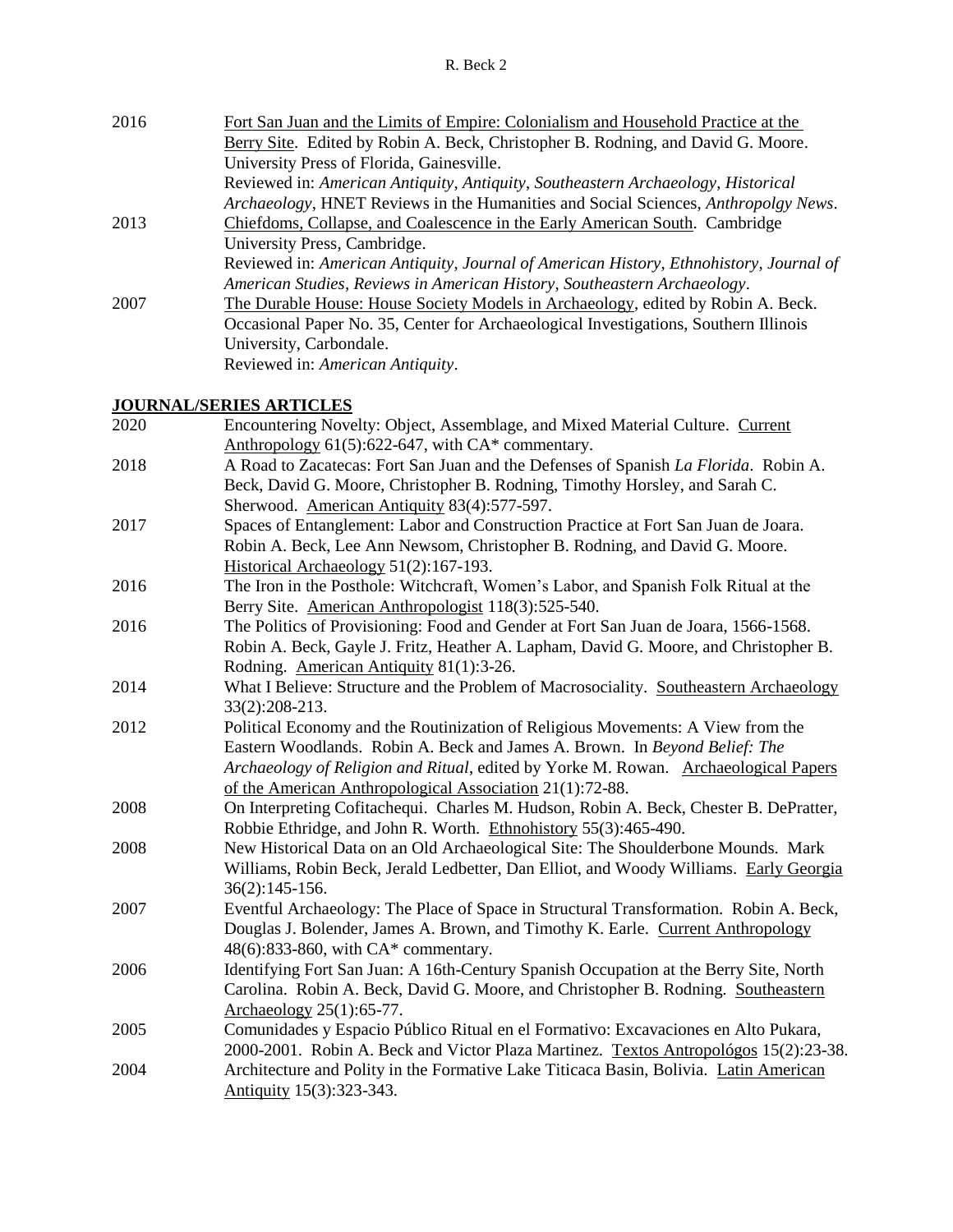| 2003 | Consolidation and Hierarchy: Chiefdom Variability in the Mississippian Southeast.    |
|------|--------------------------------------------------------------------------------------|
|      | American Antiquity 68(4):641-661.                                                    |
| 2002 | The Burke Phase: A Mississippian Frontier in the North Carolina Foothills. Robin A.  |
|      | Beck and David G. Moore. Southeastern Archaeology 21(2):192-205.                     |
| 1997 | From Joara to Chiaha: Spanish Exploration of the Appalachian Summit Area, 1540-1568. |
|      | Southeastern Archaeology 16(2):162-169.                                              |

## **BOOK CHAPTERS**

| In prep   | Fort San Juan, Cuenca, and Joara: Spanish Relations with Native Americans in Northern    |
|-----------|------------------------------------------------------------------------------------------|
|           | La Florida. David G. Moore, Christopher B. Rodning, and Robin A. Beck. For Santa         |
|           | Elena and Sixteenth-Century La Florida, edited by Robin A. Beck, Victor D. Thompson,     |
|           | and Chester DePratter. To be submitted to the University Press of Florida, Gainesville   |
|           | (planned date of submission: 6/1/2021).                                                  |
| In prep   | The Juan Pardo Expeditions in Northern La Florida. Christopher B. Rodning, David G.      |
|           | Moore, and Robin A. Beck. For Santa Elena and Sixteenth-Century La Florida, edited       |
|           | by Robin A. Beck, Victor D. Thompson, and Chester DePratter. To be submitted to the      |
|           | University Press of Florida, Gainesville (planned date of submission: 6/1/2021).         |
| Submitted | Women and Power at Joara, Cuenca, and Fort San Juan. For Mississippian Women,            |
|           | edited by Rachel Briggs, Lynn Sullivan, and Michaelyn Harle. Under contract with the     |
|           | University Press of Florida, Gainesville.                                                |
| 2020      | The Historical Turn in Southeastern Archaeology: An Introduction. Robbie Ethridge,       |
|           | Robin A. Beck, and Eric Bowne. In The Historical Turn in Southastern Archaeology,        |
|           | edited by Robbie Ethridge and Eric Bowne, pp. 1-16. University Press of Florida,         |
|           | Gainesville.                                                                             |
| 2020      | Material Culture in Northern La Florida: Impoverishment, Improvisation, Innovation,      |
|           | and Interaction. Christopher B. Rodning, David G. Moore, and Robin A. Beck. In           |
|           | Modeling Entradas: Sixteenth-Century Assemblages in North America, edited by Clay        |
|           | Mathers, pp. 146-161. University Press of Florida, Gainesville.                          |
| 2020      | Maize, Mounds, and Cosmos: Durable Inequality in the Mississippian World (AD 1000-       |
|           | 1250). In Social Inequality in Early Medieval Europe: Local Societies and Beyond,        |
|           | edited by Juan Antonio Quirós Castillo, pp 55-72. Brepols Publishers, Turnhout.          |
| 2017      | Joara, Cuenca, and Fort San Juan: The Construction of Colonial Identities at the Berry   |
|           | Site. David G. Moore, Christopher B. Rodning, and Robin A. Beck. In Forging              |
|           | Southeastern Identities: Social Archaeology, Ethnohistory, and Folklore of the           |
|           | Mississippian to Early Historic South, edited by Gregory A. Waselkov and Marvin T.       |
|           | Smith, pp. 99-116. University of Alabama Press, Tuscaloosa.                              |
| 2016      | Uniformity and Diversity in Mississippian Polity Formation. For Something Out of the     |
|           | Ordinary? Interpreting Diversity in the Early Neolithic Linearbandkeramik Culture of     |
|           | Central and Western Europe, edited by Luc Amkreutz, Fabian Haack, Daniela Hofmann,       |
|           | and Ivo van Wijk, pp. 393-416. Cambridge Scholars Publishing, Cambridge.                 |
| 2016      | Introduction. Robin A. Beck, Christopher B. Rodning, and David G. Moore. In Fort San     |
|           | Juan and the Limits of Empire: Colonialism and Household Practice at the Berry Site,     |
|           | edited by Robin A. Beck, Christopher B. Rodning, and David G. Moore, pp. 5-26.           |
|           | University Press of Florida, Gainesville.                                                |
| 2016      | Joara in Time and Space. Robin A. Beck, David G. Moore, and Christopher B. Rodning.      |
|           | In Fort San Juan and the Limits of Empire: Colonialism and Household Practice at the     |
|           | Berry Site, edited by Robin A. Beck, Christopher B. Rodning, and David G. Moore, pp. 31- |
|           | 57. University Press of Florida, Gainesville.                                            |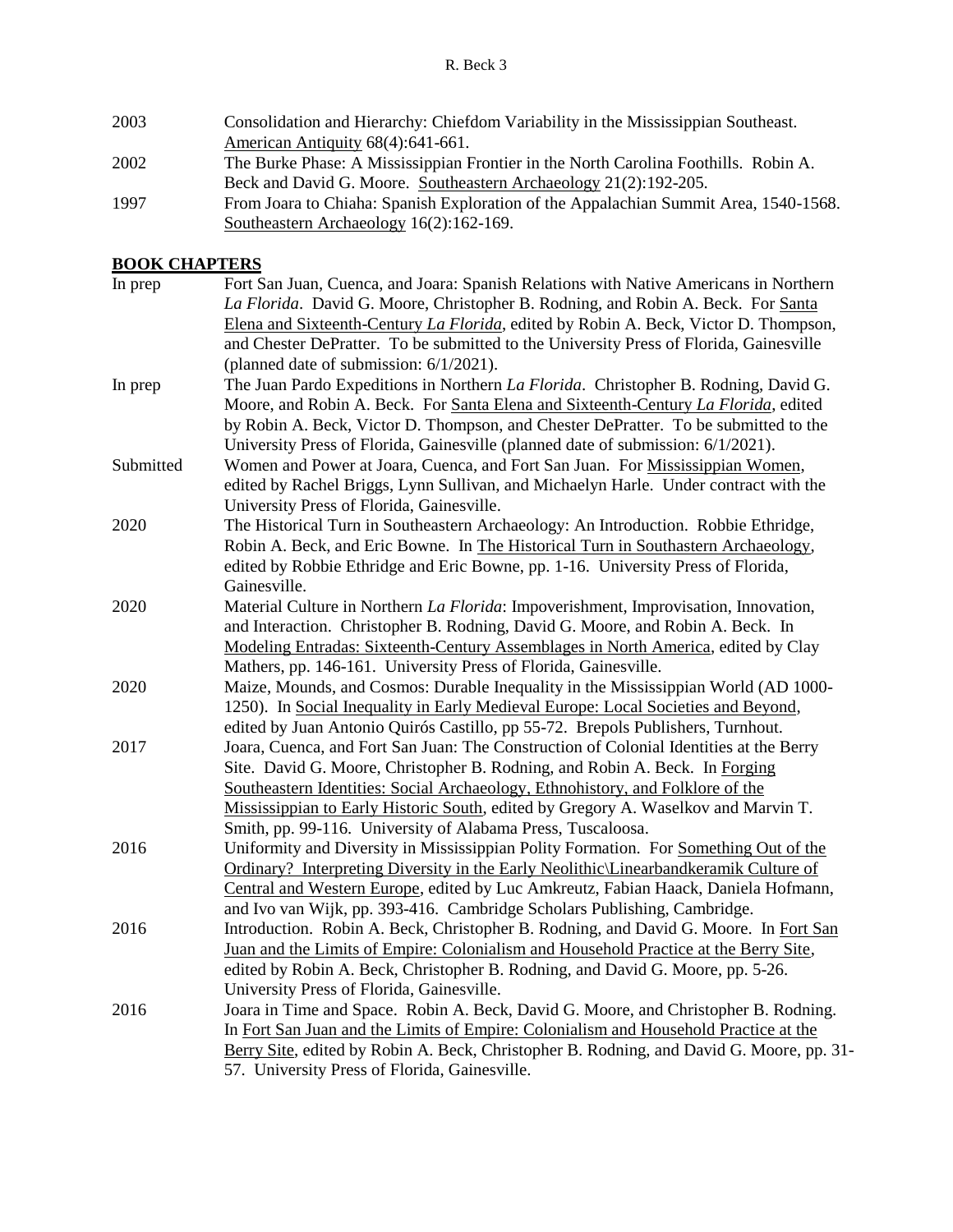| 2016 | The Built Environment of the Berry Site Spanish Compound. Robin A. Beck, David G.<br>Moore, Christopher B. Rodning, Sarah Sherwood, and Elizabeth T. Horton. In Fort San     |
|------|------------------------------------------------------------------------------------------------------------------------------------------------------------------------------|
|      | Juan and the Limits of Empire: Colonialism and Household Practice at the Berry Site,                                                                                         |
|      | edited by Robin A. Beck, Christopher B. Rodning, and David G. Moore, pp. 85-149.                                                                                             |
|      | University Press of Florida, Gainesville.                                                                                                                                    |
| 2016 | Spanish Material Culture from the Berry Site. Christopher B. Rodning, Robin A. Beck,                                                                                         |
|      | David G. Moore, and James Legg. In Fort San Juan and the Limits of Empire:                                                                                                   |
|      | Colonialism and Household Practice at the Berry Site, edited by Robin A. Beck,                                                                                               |
|      | Christopher B. Rodning, and David G. Moore, pp. 303-340. University Press of Florida,                                                                                        |
|      | Gainesville.                                                                                                                                                                 |
| 2016 | Native Material Culture from the Spanish Compound. David G. Moore, Robin A. Beck,                                                                                            |
|      | and Christopher B. Rodning. In Fort San Juan and the Limits of Empire: Colonialism                                                                                           |
|      | and Household Practice at the Berry Site, edited by Robin A. Beck, Christopher B.                                                                                            |
|      | Rodning, and David G. Moore, pp. 341-367. University Press of Florida, Gainesville.                                                                                          |
| 2016 | Conclusions. Robin A. Beck, Christopher B. Rodning, and David G. Moore. In Fort San                                                                                          |
|      | Juan and the Limits of Empire: Colonialism and Household Practice at the Berry Site,                                                                                         |
|      | 1566-1568, edited by Robin A. Beck, Christopher B. Rodning, and David G. Moore, pp.<br>373-382. University Press of Florida, Gainesville.                                    |
| 2013 | Appropriating Community: Platforms and Power on the Formative Taraco Peninsula,                                                                                              |
|      | Bolivia. In From Prehistoric Villages to Cities: Settlement Aggregation and Community                                                                                        |
|      | Transformation, edited by Jennifer Birch, pp. 87-110. Routledge Press, London.                                                                                               |
| 2013 | Conflict, Violence, and Warfare in <i>La Florida</i> . Christopher B. Rodning, Robin A. Beck                                                                                 |
|      | and David G. Moore. In Native and Spanish New Worlds: Sixteenth-Century Entradas                                                                                             |
|      | in the American Southwest and Southeast, edited by Clay Mathers, Jeffrey Mitchem, and                                                                                        |
|      | Charles Haecker, pp. 231-249. Amerind Studies in Anthropology, University of Arizona                                                                                         |
|      | Press, Tucson.                                                                                                                                                               |
| 2011 | Limiting Resistance: Juan Pardo and the Shrinking of Spanish La Florida, 1566-1568.                                                                                          |
|      | Robin A. Beck, Christopher B. Rodning, and David G. Moore. In Enduring Conquests:                                                                                            |
|      | Rethinking the Archaeology of Resistance to Spanish Colonialism in the Americas, edited                                                                                      |
|      | by Matthew Liebmann and Melissa S. Murphy, pp. 19-39. School for Advanced Research                                                                                           |
|      | Press, Santa Fe, NM.                                                                                                                                                         |
| 2009 | Catawba Coalescence and the Shattering of the Carolina Piedmont, 1540-1675. In                                                                                               |
|      | Mapping the Mississippian Shatter Zone: The Colonial Indian Slave Trade and Regional                                                                                         |
|      | Instability in the American South, edited by Robbie Ethridge and Sheri Shuck-Hall, pp.                                                                                       |
|      | 115-141. University of Nebraska Press, Lincoln.                                                                                                                              |
| 2007 | The Durable House: Material, Metaphor, and Structure. In The Durable House: House                                                                                            |
|      | Society Models in Archaeology, edited by Robin A. Beck, pp. 3-24. Occasional Paper No.                                                                                       |
|      | 35, Center for Archaeological Investigations, Southern Illinois University, Carbondale.                                                                                      |
| 2007 | Platforms, Hierarchy, and House Emergence in the Lake Titicaca Basin Formative. In The                                                                                       |
|      | Durable House: House Society Models in Archaeology, edited by Robin A. Beck, pp. 273-                                                                                        |
|      | 291. Occasional Paper No. 35, Center for Archaeological Investigations, Southern                                                                                             |
|      | Illinois University, Carbondale.                                                                                                                                             |
| 2006 | Persuasive Politics and Domination at Cahokia and Moundville. In Leadership and Polity                                                                                       |
|      | in Mississippian Society, edited by Brian Butler and Paul Welch, pp. 19-42. Occasional                                                                                       |
|      | Paper No. 33, Center for Archaeological Investigations, Southern Illinois University,<br>Carbondale.                                                                         |
|      |                                                                                                                                                                              |
| 2005 | Afterward: Pardo, Joara, and Fort San Juan Revisited. David G. Moore, Robin A. Beck,<br>and Christopher B. Rodning. In reissue of The Juan Pardo Expeditions: Exploration of |
|      | the Carolinas and Tennessee, 1566-1568, by Charles M. Hudson, pp. 343-349. University                                                                                        |
|      | of Alabama Press, Tuscaloosa.                                                                                                                                                |
|      |                                                                                                                                                                              |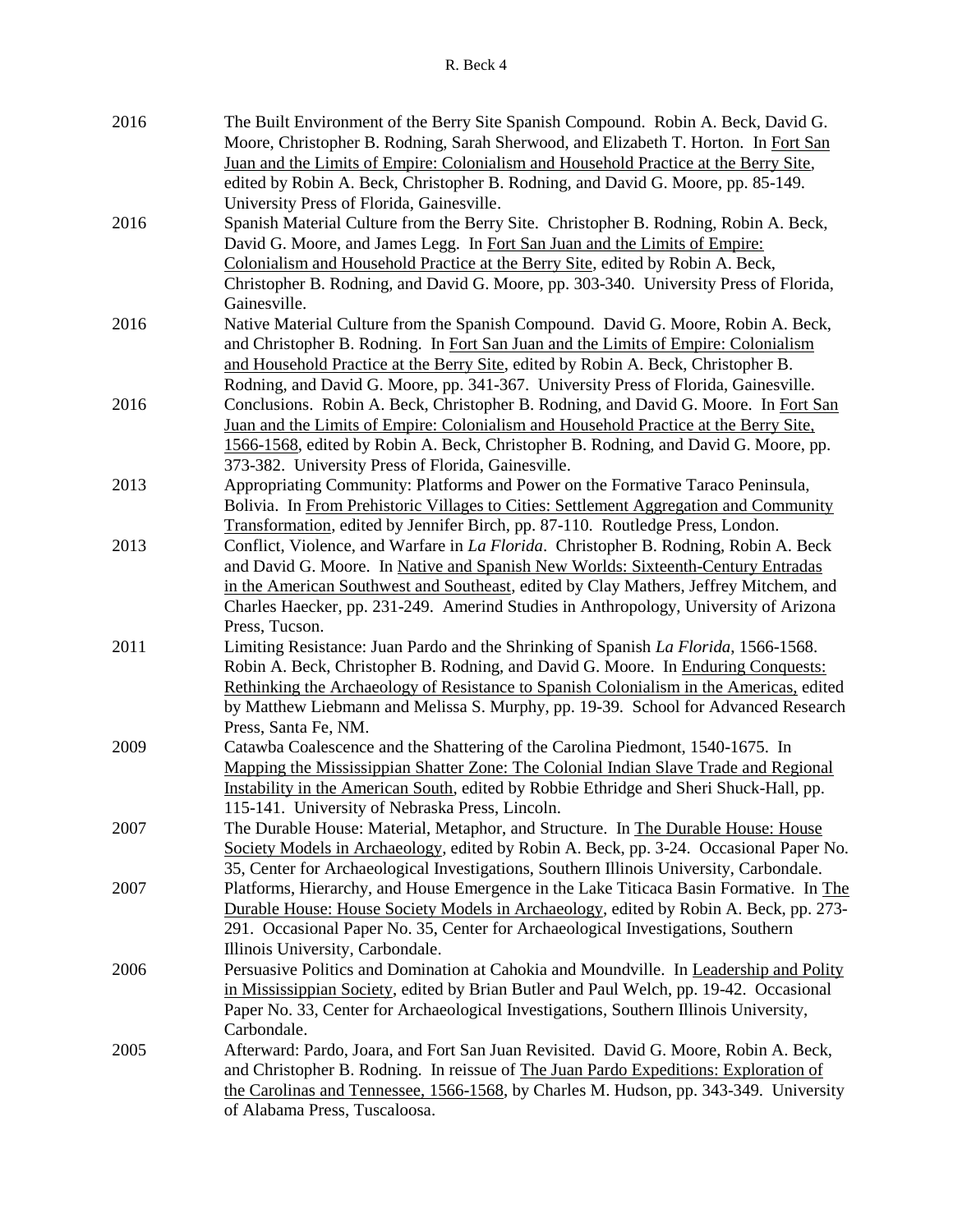## **OTHER PUBLICATIONS**

| Review of The Archaeology of Events: Cultural Change and Continuity in the              |
|-----------------------------------------------------------------------------------------|
| Precolumbian Southeast, edited by Zackary I. Gilmore and Jason M. Donoughue,            |
| University of Alabama Press (2015). American Antiquity 81(3):597-598.                   |
| On Delusions. Essay in book review forum on Chiefdoms and Other Archaeological          |
| Delusions, by Timothy R. Pauketat, AltaMira Press (2007), edited by Robbie Ethridge and |
| David G. Anderson. Native South 2:111-120.                                              |
| Review of The Archaeology of Everyday Life at Early Moundville, by Gregory D.           |
| Wilson, University of Alabama Press (2008). American Antiquity 74(3):582-583.           |
| The Origin and Development of Southeastern Chiefdoms. In Archaeology in America,        |
| Volume 1: Northeast and Southeast, edited by Francis P. McManamon, Linda S. Cordell,    |
| Kent Lightfoot, and George Milner, pp. 227-230. Greenwood Publishing, Westport, CT.     |
| Joara and Fort San Juan: Culture Contact at the Edge of the World. David G. Moore,      |
| Robin A. Beck, and Christopher B. Rodning. Antiquity Vol. 78, No. 299: March 2004       |
| Project Gallery (http://antiquity.ac.uk/ProjGall/moore/).                               |
|                                                                                         |

## **EXTERNAL RESEARCH SUPPORT**

| In review | National Science Foundation Senior Research Grant (\$312,657, Beck sub-award \$79,653:  |
|-----------|-----------------------------------------------------------------------------------------|
|           | Collaborative Research: Urban Landscapes in the American Bottom: A New Cahokia Atlas    |
|           | for the 21st Century). Casey R. Barrier, Robin A. Beck, and Edward R. Henry (Co-PIs).   |
| 2019      | National Science Foundation Dissertation Improvement Grant (\$25,118: A Study of        |
|           | Monument Diversity in the Woodland Period, Central Scioto River Valley, Ohio). Robin A. |
|           | Beck (PI) and Timothy Everhart (Co-PI).                                                 |
| 2017      | National Science Foundation Dissertation Improvement Grant (\$10,332: Plantation        |
|           | Organization in Cherokee Country: Archaeological Investigations at Hunter's Home, Park  |
|           | Hill, Oklahoma). Robin A. Beck (PI) and Travis Williams (Co-PI).                        |
| 2016      | National Science Foundation Dissertation Improvement Grant (\$24,268: Evaluating        |
|           | Hunter-Gatherer Complexity: Safety Harbor Period Community Organization at              |
|           | Weeden Island, Florida). Robin A. Beck (PI) and Christina Sampson (Co-PI).              |
| 2016      | National Geographic Society Research and Exploration Grant (\$20,003: The Founding of   |
|           | First Cities: Mapping Urban Transformations at Early Cahokia and the Regional           |
|           | Pulcher Mound-Town). Casey R. Barrier (PI), Robin A. Beck and John E. Kelly (co-PIs).   |
| 2015      | National Science Foundation Dissertation Improvement Grant (\$20,538: Tradition and     |
|           | Transformation: Mississippian Households and Communities in the Appalachian             |
|           | Summit, AD 1200-1600). Robin A. Beck (PI) and Ashley Schubert (Co-PI).                  |
| 2014      | National Science Foundation Dissertation Improvement Grant (\$25,180: Social            |
|           | Organization and Mortuary Practices at Marroquies Bajos, Jaen, Spain). Robin A. Beck    |
|           | (PI) and Jess Beck (co-PI).                                                             |
| 2014      | National Geographic Society Research and Exploration Grant (\$19,088: Exploring         |
|           | Fort San Juan: A 16th-Century Spanish Outpost in the Appalachian Foothills). Robin      |
|           | A. Beck (PI), David G. Moore and Christopher B. Rodning (co-PIs).                       |
| 2013      | National Science Foundation Dissertation Improvement Grant (\$14,503: Early             |
|           | Mississippian Developments in the American Bottom: Community and Local Social           |
|           | Groups at 11th-Century Washausen). Robin A. Beck (PI) and Casey Barrier (co PI).        |
| 2012      | National Science Foundation Dissertation Improvement Grant (\$25,191: Interaction,      |
|           | Tradition, and Middle Woodland Monumentality at Garden Creek, North Carolina).          |
|           | Robin A. Beck (PI) and Alice P. Wright (co-PI).                                         |
| 2006      | National Science Foundation Senior Research Grant (\$167,012: Joara and Fort San Juan:  |
|           | Colonialism and Household Practice at the Berry Site, North Carolina). Robin A.         |
|           | Beck (PI), David G. Moore, and Christopher B. Rodning (co-PIs).                         |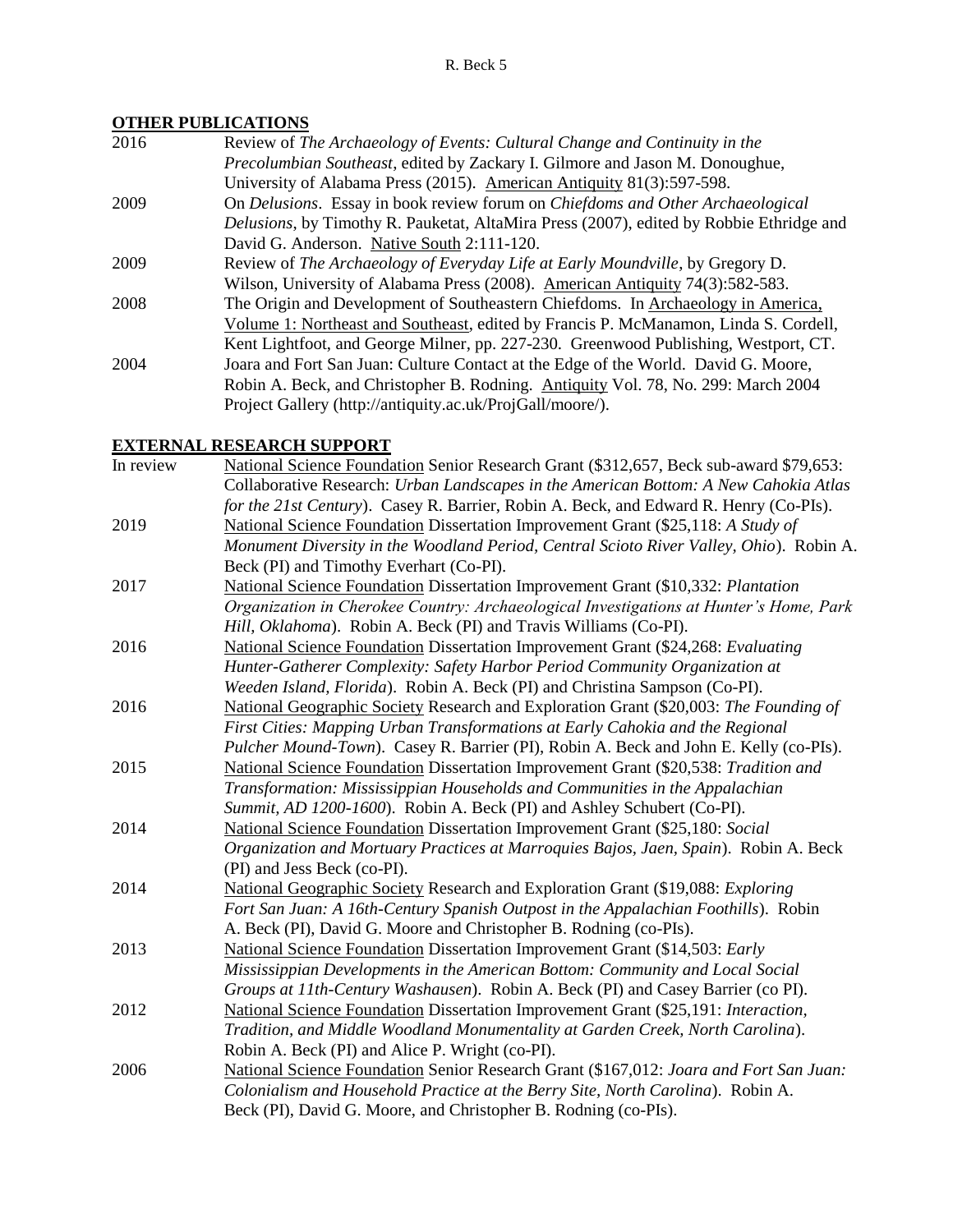| 2004 | National Geographic Society Research and Exploration Grant (\$20,000: The Search for    |
|------|-----------------------------------------------------------------------------------------|
|      | Fort San Juan: Spanish-Native Interactions at the Berry Site, North Carolina). David G. |
|      | Moore (PI), Robin A. Beck, and Christopher B. Rodning (co-PIs).                         |
| 2000 | National Science Foundation Dissertation Improvement Grant (\$11,980: Formative         |
|      | Communities and Public Ritual Space, Lake Titicaca, Bolivia). James A. Brown (PI) and   |
|      | Robin A. Beck (co-PI).                                                                  |
| 2000 | Wenner-Gren Foundation Dissertation Fieldwork Grant (\$16,100: Formative Communities    |
|      | and Public Ritual Space, Lake Titicaca, Bolivia).                                       |

## **INTERNAL RESEARCH SUPPORT AND FELLOWSHIPS**

| 2016      | Associate Professor Support Fund, University of Michigan (\$28,130)   |
|-----------|-----------------------------------------------------------------------|
| 2011      | Faculty Research Grant, University of Michigan (\$22,355).            |
| 2008      | Junior Faculty Research Grant, University of Oklahoma (\$6,000).      |
| 2001-2002 | Northwestern University Graduate School Dissertation Year Fellowship. |
| 1996-1997 | University of Alabama Graduate Council Research Fellowship.           |

#### **CONFERENCES AND SEMINARS ORGANIZED**

2019 *Archaeology, History, and the Problem of Early America*. 2019 William and Mary Quarterly-Early Modern Studies Institute Workshop, Huntington Library, San Marino, CA. 2009 *Joara and Fort San Juan: Colonialism and Household Practice at the Berry Site, North Carolina*. Research Team Short Seminar, School for Advanced Research, Santa Fe, NM. 2005 *The Durable House: Architecture, Ancestors, and Origins*. 22nd Annual Visiting Scholar Conference, Center for Archaeological Investigations, Southern Illinois University, Carbondale.

#### **LECTURES AND CONFERENCE PRESENTATIONS (past 5 years, \* invited participation)**

| 2018* | Mississippian Women and the Fate of Fort San Juan. Robin A. Beck, Rachel V. Briggs,          |
|-------|----------------------------------------------------------------------------------------------|
|       | Christopher B. Rodning, and David G. Moore. 75th Annual Meeting of the Southeastern          |
|       | Archaeological Conference, Augusta, GA.                                                      |
| 2018* | Global Currents and Local Currents in Northern <i>La Florida</i> : Recent Finds at the Berry |
|       | Site in North Carolina. Christopher B. Rodning, David G. Moore, and Robin A. Beck.           |
|       | 51st Annual Meeting of the Society for Historical Archaeology, New Orleans, LA.              |
| 2017* | "About Fifteen Feet High and Unexplored": The Berry Site Mound in Western North              |
|       | Carolina. David G. Moore, Robin A. Beck, and Christopher B. Rodning. 74th Annual             |
|       | Meeting of the Southeastern Archaeological Conference, Tulsa, OK.                            |
| 2017* | Learning More about Fort San Juan and Joara: Investigations at the Berry Site. David G.      |
|       | Moore, Christopher B. Rodning, Robin A. Beck, and Abra J. Meriwether. Upland                 |
|       | Archaeology in the East (Symposium XII), Appalachian State University, Boone, NC.            |
| 2017* | Historical Anthropology: A Manifesto. 74th Annual Meeting of the Southeastern                |
|       | Archaeological Conference, Tulsa, OK.                                                        |
| 2016* | Joara and Fort San Juan: Colonial Encounters at the Berry Site. Los límites del Imperio:     |
|       | Una arqueología comparada. Museo Arqueológico Nacional, Madrid.                              |
| 2016* | Maize, Mounds, and Cosmos: Durable Inequality in the Mississippian World (AD 1000-           |
|       | 1250). VIII Conference on Medieval Archaeology in Northern Iberia, Archaeology of            |
|       | Social Inequality in Early Medieval Europe. University of the Basque Country, Vitoria-       |
|       | Gasteiz, Spain. Organized by Juan Antonio Quirós Castillo.                                   |
| 2016* | Reconstructing Elusive Events at Fort San Juan. Christopher B. Rodning, Robin A.             |
|       | Beck, and David G. Moore. 115th Annual Meeting of the American Anthropological               |
|       | Association, Minneapolis, MN.                                                                |
|       |                                                                                              |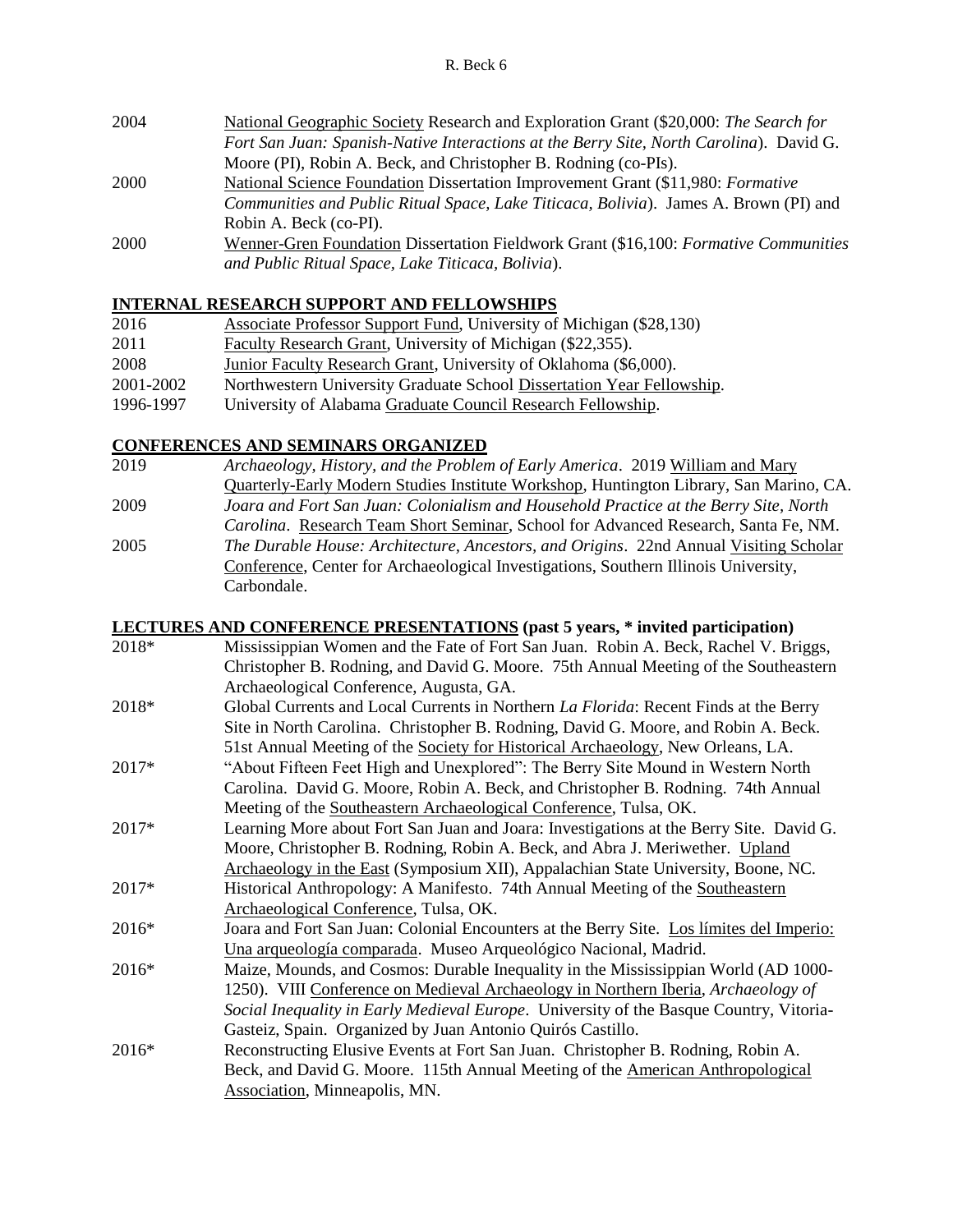#### R. Beck 7

| 2016*   | The Juan Pardo Expeditions in Northern <i>La Florida</i> . Christopher B. Rodning,             |
|---------|------------------------------------------------------------------------------------------------|
|         | David G. Moore, and Robin A. Beck. Santa Elena and Sixteenth-Century La Florida,               |
|         | The Santa Elena Conference, Center for the Arts, University of South Carolina, Beaufort.       |
| 2016*   | Fort San Juan, Cuenca, and Joara: Spanish Relations with Native Americans in Northern          |
|         | La Florida. David G. Moore, Christopher B. Rodning, and Robin A. Beck. Santa Elena             |
|         | and Sixteenth-Century La Florida, The Santa Elena Conference, Center for the Arts,             |
|         | University of South Carolina, Beaufort.                                                        |
| $2016*$ | The Iron in the Posthole: Witchcraft, Women's Labor, and Spanish Folk Ritual at                |
|         | the Berry Site. Anthropology Colloquium Series, Department of Anthropology,                    |
|         | Northwestern University, Evanston, IL.                                                         |
| 2015*   | Conquistadores, Colonists, and Chiefdoms in Northern La Florida: Artifacts and                 |
|         | Architecture at the Berry Site in Western North Carolina. 80th Meeting of the                  |
|         | Society for American Archaeology, San Francisco, CA.                                           |
| 2014*   | Bridging Mississippian and Colonial Worlds in the American Southeast. 69th Meeting             |
|         | of the Southeastern Archaeological Conference, Greenville, SC.                                 |
| 2014*   | Material Culture on the Northern Frontier of <i>La Florida</i> . Christopher B. Rodning, David |
|         | G. Moore, and Robin A. Beck. 79th Meeting of the Society for American Archaeology,             |
|         | Austin, TX.                                                                                    |
| 2014*   | Joara and Fort San Juan: Eventful Archaeology at the Berry Site. Lecture delivered to          |
|         | the Department of Anthropology, University of Alabama, Tuscaloosa.                             |
| 2014*   | Fort San Juan: Lost (1568) and Found (2013). Christopher B. Rodning, Robin A. Beck,            |
|         | and David G. Moore. 47th Meeting of the Society for Historical Archaeology, Quebec             |
|         | City, Canada.                                                                                  |

## **TEACHING EXPERIENCE**

## **University of Michigan, Ann Arbor.**

| 2010-present | Undergraduate courses                                       |
|--------------|-------------------------------------------------------------|
|              | <b>Early Civilizations</b>                                  |
|              | Archaeology of Death and Burial                             |
|              | North American Archaeology                                  |
|              | Making Things: Three Million Years of Materials and Culture |
|              | Past Meets Present: Discovering Archaeology                 |
|              | Graduate courses                                            |
|              | Methods in Prehistoric Iconography                          |
|              | Complex Societies in Southeastern Archaeology               |
|              | Arch II: Complex Societies                                  |
|              | University of Oklahoma, Norman.                             |

- 2006-2009 Undergraduate courses
	- Archaeology of Death and Burial
	- Great Discoveries in Archaeology
	- Archaeology of the Southeast
	- Introduction to Archaeology
	- Anthropology Capstone (seniors)
	- Graduate courses
	- Archaeology of Death and Burial
	- Methods in Prehistoric Iconography
	- Archaeology of Complex Societies
	- Advanced Theory in Archaeology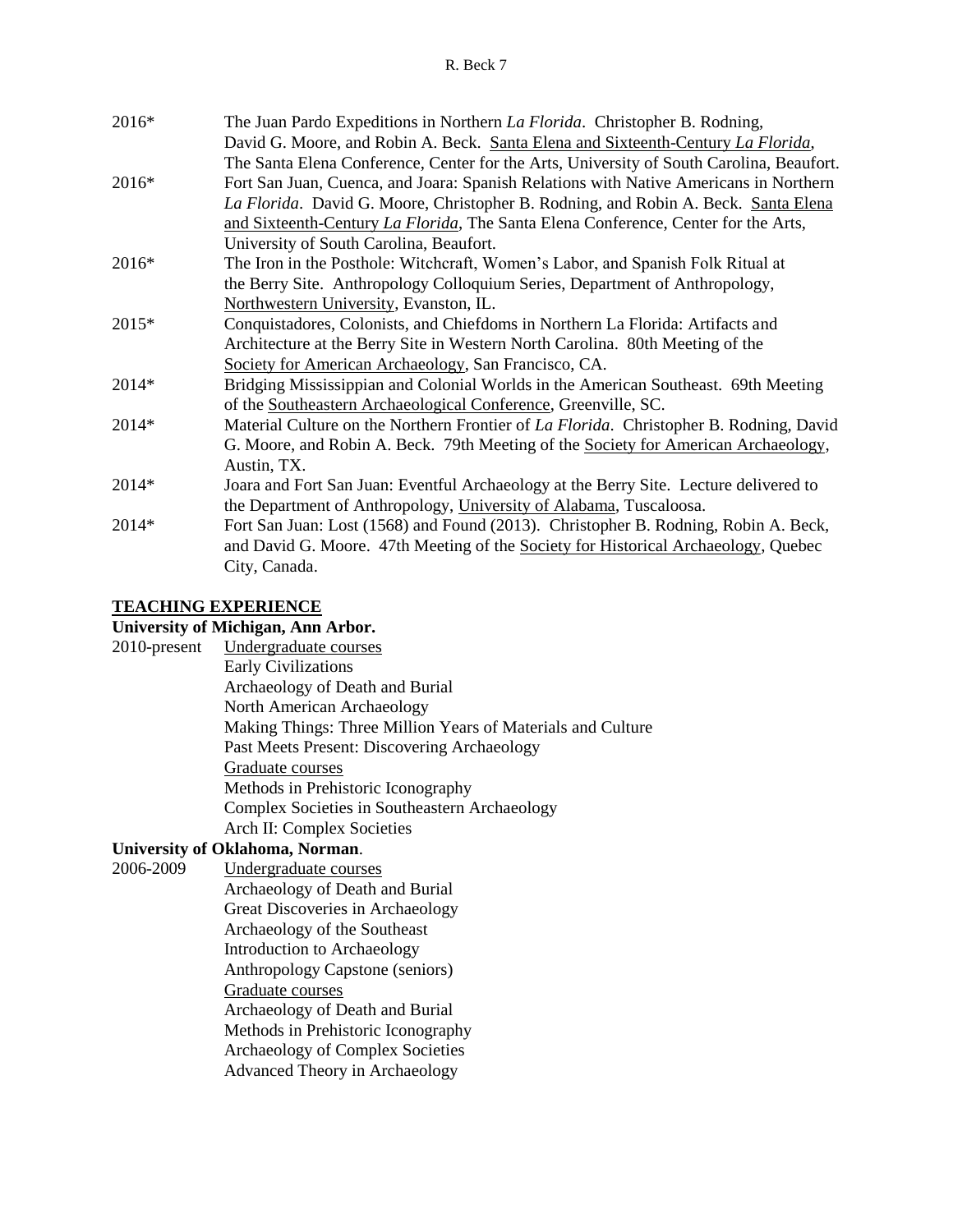#### **Northwestern University**.

| 2005-2006 | Undergraduate courses           |
|-----------|---------------------------------|
|           | Archaeology of South America    |
|           | Archaeology of Death and Burial |
|           |                                 |

## **Southern Illinois University**, **Carbondale**.

2005 Graduate courses

The Durable House in Archaeology

#### **SELECTED FIELD AND LABORATORY EXPERIENCE**

| $2015$ -present | <b>Project Co-Director:</b> Cahokian Urbanism and Regional Landscapes Project, Collinsville,  |
|-----------------|-----------------------------------------------------------------------------------------------|
|                 | Illinois (with Edward Henry, Colorado State University, Casey Barrier, Bryn Mawr              |
|                 | College, and Timothy Horsley, Northern Illinois University).                                  |
| 2001-present    | <b>Project Co-Director:</b> Exploring Joara Archaeology Project, Burke County, North Carolina |
|                 | (with David Moore, Warren Wilson College, and Christopher Rodning, Tulane University).        |
| 2005            | <b>Project Co-Director:</b> Ensley Site Archaeology Project, Burke County, North Carolina     |
|                 | (with David Moore, Warren Wilson College).                                                    |
| 2002            | Mapping Consultant: Dunhuang Caves Project, Dunhuang, China (directed by Sarah                |
|                 | Fraser, Northwestern University).                                                             |
| 2000-2001       | <b>Project Director:</b> Alto Pukara Archaeological Project, Kala Kala, Bolivia (Ph.D)        |
|                 | dissertation research, Northwestern University).                                              |
| 1999            | Field Archaeologist: Cachichupa Archaeological Project, Putina, Peru (directed by             |
|                 | Charles Stanish and Aimee Plourde, University of California, Los Angeles).                    |
| 1998-1999       | Field Archaeologist: Taraco Archaeological Project, Chiripa, Bolivia (directed by             |
|                 | Christine Hastorf and Matthew Bandy, University of California, Berkeley).                     |
| 1997            | <b>Project Co-Director:</b> Berry Site Magnetometer Survey, Burke County, North Carolina      |
|                 | (with David Moore, North Carolina Department of Archives and History and Thomas               |
|                 | Hargrove, University of North Carolina, Chapel Hill).                                         |
| 1996            | <b>Project Director:</b> Upper Creek-Warrior Fork Survey Project, Burke County, North         |
|                 | Carolina (MA thesis research, University of Alabama, Tuscaloosa).                             |
|                 |                                                                                               |

## **SELECTED SERVICE**

#### **Professional** 2020-2022 Journal Editor, *Southeastern Archaeology* (two-year term). 2018-2020 Journal Editor-elect, *Southeastern Archaeology* (two-year term). 2015-2018 Southeastern Archaeological Conference Lifetime Achievement Award Committee (member, 2015-2017; chair, 2017-2018). 2015-2018 Society for American Archaeology Dissertation Award Committee. 2015-2018 Promotion and tenure review: College of William and Mary, Wake Forest University, University of Mississippi. 2011 Panelist, National Endowment for the Humanities Collaborative Research Program. 2007-present Proposal reviewer: National Science Foundation, National Geographic Society. 2002-present Manuscript reviewer: American Anthropologist, American Antiquity, Latin American Antiquity, Journal of Anthropological Archaeology, Advances in Archaeological Practice, Southeastern Archaeology. Nawpa Pawcha, University of Alabama Press. **University** 2019-2022 Henry Russel Awards and Lectureship Review Committee. 2017-present NAGPRA Advisory Committee, University of Michigan. 2016-2017 Faculty search committee (Museum Director), Museum of Anthropological Archaeology and Department of Anthropology, University of Michigan.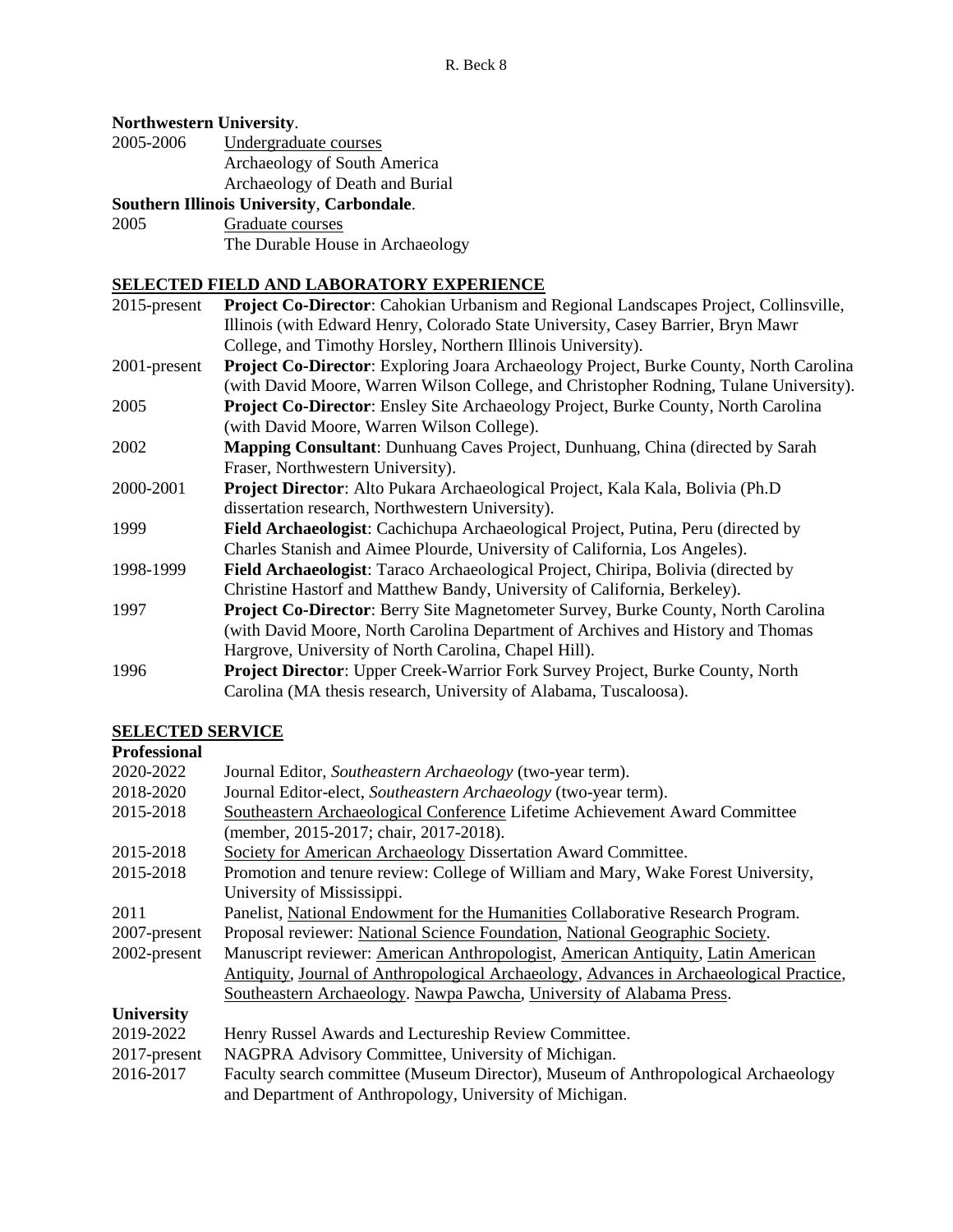| 2015-2016                    | NAGPRA collections manager search committee, University of Michigan Office of<br>Research.                                        |
|------------------------------|-----------------------------------------------------------------------------------------------------------------------------------|
| 2014-2017                    | University Senate Assembly (1 of 74 elected faculty members from the Ann Arbor,<br>Dearborn and Flint campuses).                  |
| 2013-2014                    | Executive Committee, Interdepartmental Program in Classical Art and Archaeology,<br>University of Michigan.                       |
| 2011-2012                    | Collections Management Steering Committee, University of Michigan.                                                                |
| 2008-2009                    | College of Arts and Sciences Teaching and Research Funding Committee, University of<br>Oklahoma.                                  |
| <b>Department and Museum</b> |                                                                                                                                   |
| 2021-present                 | Chair's Ad-Hoc Undergraduate Curriculum Commttee, Department of Anthropology,<br>University of Michigan.                          |
| 2021-2022                    | Executive Committee, Departmen of Anthropology, University of Michigan (1-year term).                                             |
| 2018-2020                    | Executive Committee, Departmen of Anthropology, University of Michigan (1-year term).                                             |
| 2018-present                 | Director's Advisory and Development Committee, Museum of Anthropological<br>Archaeology, University of Michigan.                  |
| 2017-present                 | Executive Committee, Museum of Anthropological Archaeology, University of Michigan.                                               |
| 2017-present                 | Undergraduate Curriculum Committee (Chair), Archaeology subfield, Department of<br>Anthropology, University of Michigan.          |
| 2017-present                 | Fellowships Committee, Department of Anthropology, University of Michigan.                                                        |
| 2011-present                 | NAGPRA Committee, Museum of Anthropological Archaeology, University of Michigan.                                                  |
| 2018-2019                    | Tenure-Review Committee, Department of Anthropology, University of Michigan (Raven                                                |
|                              | Garvey).                                                                                                                          |
| 2018-2019                    | Responsible Conduct of Research and Scholarship Course, Department of Anthropology,                                               |
|                              | University of Michigan.                                                                                                           |
| 2017-2018                    | Collections Manager search committee, Museum of Anthropological Archaeology,<br>University of Michigan.                           |
| 2017-2018                    | Archaeological Illustrator search committee, Museum of Anthropological Archaeology,<br>University of Michigan.                    |
| 2015-2016                    | Executive Committee, Department of Anthropology, University of Michigan (2 year term).                                            |
| 2016                         | Responsible Conduct of Research and Scholarship Course, Department of Anthropology,<br>University of Michigan.                    |
| 2016                         | Undergraduate Awards Committee, Museum of Anthropological Archaeology, University<br>of Michigan.                                 |
| 2015-2016                    | Third-Year Review Committee, Department of Anthropology (Brian Stewart).                                                          |
| 2011-2014                    | Curriculum Committee, Department of Anthropology, University of Michigan.                                                         |
| 2012-2013                    | Faculty search committee (archaeology, cultural origins position), Department of<br>Anthropology, University of Michigan.         |
| 2012-2013                    | Faculty search committee (archaeology, circumpolar position), Department of<br>Anthropology, University of Michigan.              |
| 2011-2012                    | Colloquium Committee, Department of Anthropology, University of Michigan.                                                         |
| 2011                         | Undergraduate Awards Committee, Museum of Anthropology, University of Michigan.                                                   |
| 2010-2011                    | Executive Committee, Department of Anthropology, University of Michigan (1 year term).                                            |
| 2009                         | Archaeology faculty representative, graduate student admissions committee, Department of<br>Anthropology, University of Oklahoma. |
| 2008                         | Archaeology faculty representative, graduate student admissions committee, Department of<br>Anthropology, University of Oklahoma. |
| 2006                         | Faculty search committee (biological anthropology), Department of Anthropology,<br>University of Oklahoma.                        |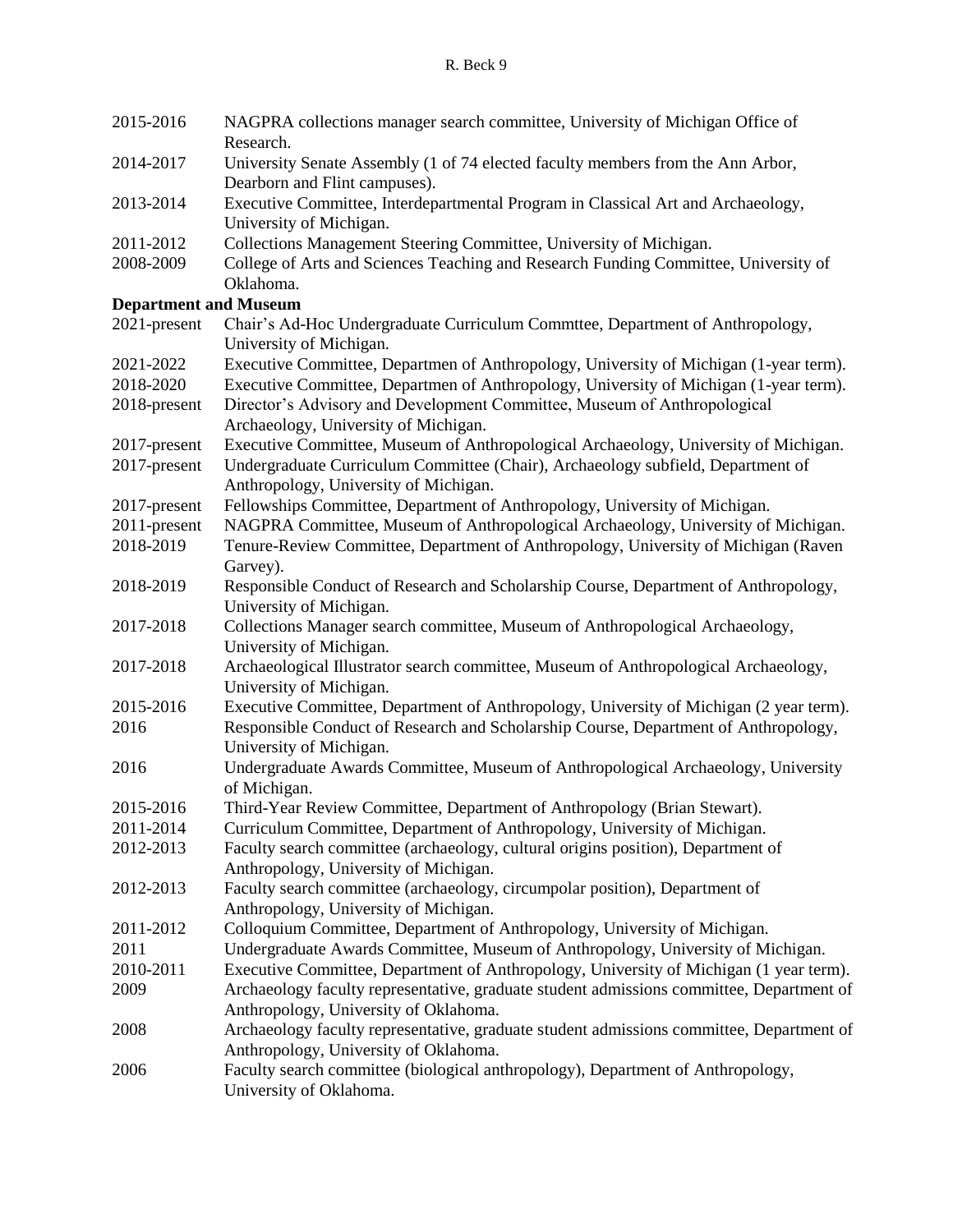**Community** (last 5 years)

- 2021-present Archaeology advisor, Michigan Underground Railroad Exploratory Collectibve, Charles H. Wright Museum, Detroit, MI.
- 2015-2018 Archaeology presentations to the 7th grade students at Marysville Middle School, Marysville, MI, and to 3rd grade students at Bach Elementary School, Ann Arbor, MI.
- 2014-2018 Archaeology presentatiosn on Berry site archaeology to the residents at University Commons, Ann Arbor, MI, and to the Saginaw County Archaeological Society, MI.
- 2002-present Co-director of the Archaeology Open House at the Berry Site, Morganton, NC. Public event that annually draws 800-1200 people for site tours and exhibits.

# **SELECTED MEDIA COVERAGE OF RESEARCH**<br>2019 **Terret Contract Server Contract Server Artifact D**

- "Protection Against Witches: Artifact Discovered at Spanish Fort in North Carolina Apparently Warded Off Witches," by Paula Neely. American Archaeology Magazine Winter 2019/20. P. 8. 2014 "Lost Spanish Fort Finally Revealed," by Breanna Draxler. Discover Magazine, January-February 2014. (#29 of the Top 100 science stories of 2013). 2013 "Fort Tells of Spain's Early Ambitions," by John Noble Wilford. New York Times, July 23, 2013, p. D3. 2013 Internet media: Huffington Post, CBS News, NBC News, El Mundo, Materia (Madrid), International Business Times (UK, Canada, India), The Daily Mail (UK), History, MSN Latino, Science Daily, Terra (Chile, Argentina, Mexico), NSF News, Fox News. 2013 Interview with Public Radio International's The World, July 23. 2009 "Spain's Appalachian Outpost: Failed Ambitions for North American Empire," by Marion P. Blackburn. Archaeology Magazine, July/August 2009, pp. 38-43. 2008 "Contact and Conflict: Spain's attempt to establish a 16th-century fort in what is now North Carolina seems to have started well and then ended disastrously," by Constance Richards. American Archaeology Magazine, March 2008, pp. 12-18. 2008 "The First, Lost Colony," produced by Tom Earnhardt and Joe Albea. 30-minute television documentary for the North Carolina Public Television series Exploring North Carolina. 2006 "Spain Makes a Stand: After more than 400 years, a fort built by conquistadors in the Carolinas has finally been found," by Andrew Lawler. Smithsonian Magazine, March 2006, pp. 33-34.
- 2006 "In Search of the Last Conquistadors: Archaeologists find Spanish fort destroyed by Indian tribes," by David Keys. BBC History Magazine, December 2006, pp. 6-7.

## **GRADUATE STUDENT COMMITTEES (PhD)**

## **University of Michigan, Ann Arbor**

PhD committee chair (completed)

- 2019 Christina Sampson (Associate Faculty, Everett Community College), "Safety Harbor at the Weeden Island Site: Late Pre-Columbian Craft, Community, and Complexity on Florida's Gulf Coast."
- 2016 Jess Beck (College Fellow, Harvard University), "Social Organization and Mortuary Practices at Marroquíes Bajos, Spain." (co-chair with Milford Wolpoff).
- 2014 Casey Barrier (Associate Professor, Bryn Mawr College), "The Mississippian Transition at the Washausen Site: Demography and Community at a Tenth-Eleventh Century A.D. Mound Town in the American Bottom, Illinois."
- 2014 Alice Wright (Associate Professor, Appalachian State University), "Inscribing Interaction at Garden Creek: Middle Woodland Monumentality in the Appalachian Summit, 100 BC-AD 400."